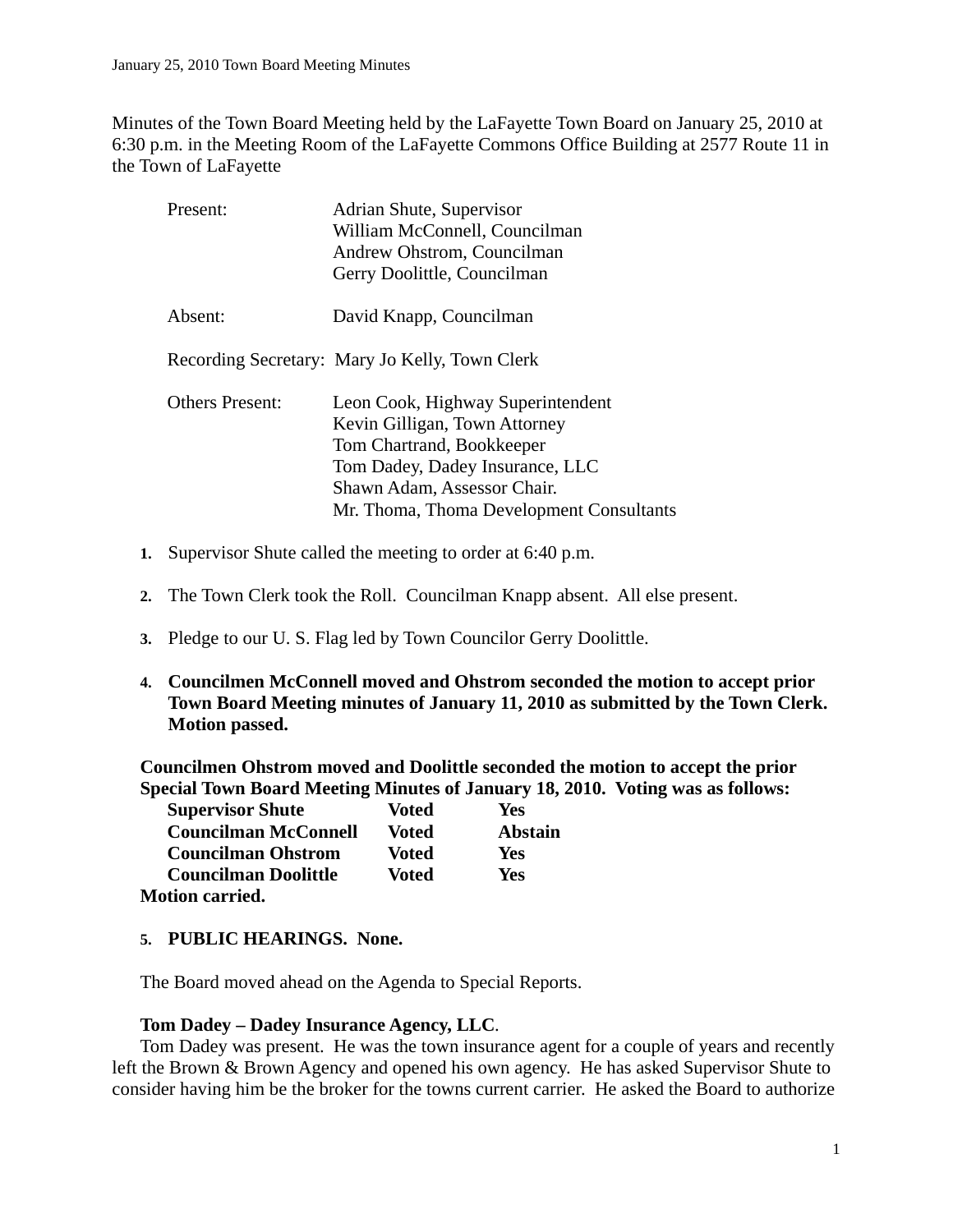Supervisor Shute to sign the two Broker of Record Letters. The two insurance companies he will send the letters to are NIF Governmental Services, Inc. and Great American Insurance Company.

### **Councilmen Doolittle moved and Ohstrom seconded the motion to authorize Supervisor Shute to sign the Broker of Record Letters for Tom Dadey to go forward. Motion carried.**

#### **Mr. Thoma, Thoma Development Consultants.**

 Councilman McConnell said we have worked with this group several times throughout the last few years. They were asked to outline a Comprehensive Plan for the town. Mr. Thoma is here to introduce a timeline as well as a cost.

 Mr. Thoma said rather than writing the whole proposal over, he just made a couple of changes. The last proposal was for about \$40,000. He took a couple of smaller things out of the workup of charges which allowed us to still have a cost of \$41,750. They would project it being completed around May of 2012. Any billings would be divided over two years. They would schedule their work to fit within the towns timeframe. The grant available is through NYS Dept. of Ag. and Markets. They have a program for the development of agricultural plans for a community. A lot of this is the same type of work we would be doing in the Comprehensive Plan. This would be a funding source for a part of the cost, if we can get the funding. You can apply at any time for this. The state lumps projects together and you might find out in 6 months or later whether or not you get funding. It takes awhile. The grant would be for up to \$25,000.

 Councilman Doolittle asked how the Comprehensive Plan Mr. Thoma is proposing compares to what we did a few years ago.

 Councilman McConnell said the survey is probably the most important thing we did. It's important to get the opinions from a cross-section of the town. Mr. Thoma is very familiar with the FOCUS 2010 Plan.

Mr. Thoma said they are proposing to use the information from the FOCUS 2010 survey. Councilman Doolittle confirmed they are not doing a new survey.

Mr. Thoma said they are proposing to use the survey from the residents but do a survey of the businesses. For the public input, they are proposing to have 3 different public sessions to gather the concerns of the residents in the town. They would want to work with the Steering Committee.

Councilman McConnell said when we did FOCUS 2010, he mirrored it like a Comprehensive Plan but it was much smaller.

Councilman Doolittle asked if once the plan is developed, would he be looking for more grant funding?

Mr. Thoma said they could. Once you determine the goals of where you want to go, you can look at how to get there.

Supervisor Shute asked Mr. Thoma to go through the background again for the new members on the Board.

Mr. Thoma said they have worked with municipalities since 1980. They do a lot of grant work. They are based out of Cortland. They are working on about 6-7 Comprehensive Plans for communities. They have a staff of 13 people.

Councilman McConnell said one of the benefits of what Thoma Development Consultants provides is that they will give you recommendations with teeth in them rather than a document with a history in it.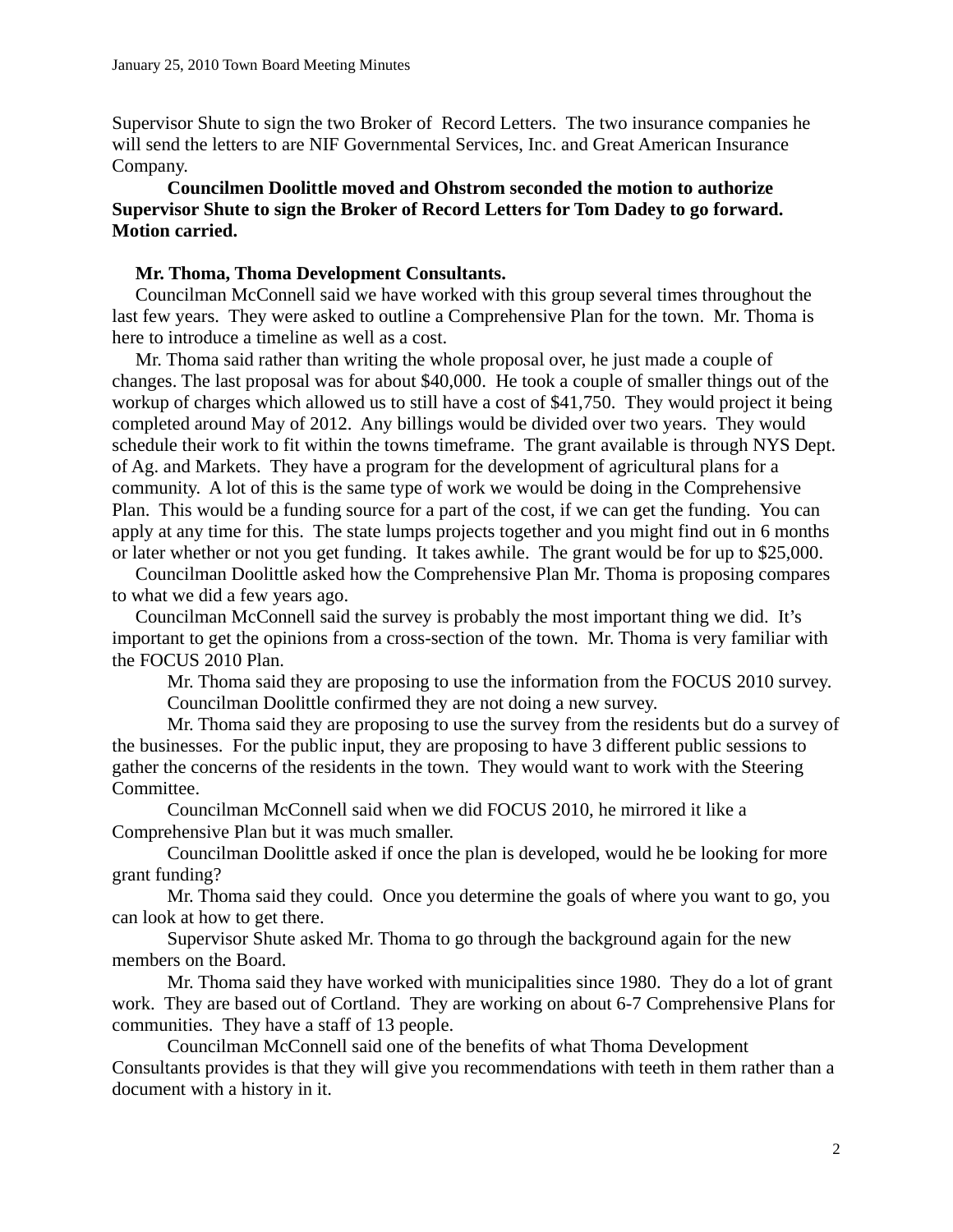Mr. Thoma said hopefully their goal would be to have this plan used as a guide for the town over the next 10-year period. They would recommend looking at it every 5 years. It should be very beneficial to the Town Board and Planning Board when making policies over the next 10 years.

Councilman McConnell said the issues we have had over the past year or so are zoning in a couple of parts of town and windmills. We have pushed this plan a little in the past two years but we have not continued to push it because of sourcing or outside grants.

Councilman Doolittle asked if the money is available for this.

Supervisor Shute said we will have to talk about that. We had talked a little bit about the money being freed up since the LFD grant came in. Can this money be moved around?

Tom Chartrand said no. We have \$3,500 in the publicity account. The only other area is in the Contingency Fund. He thinks there's around \$20,000 in that account.

Councilman Doolittle asked what would be done during this budget year.

Mr. Thoma said if the town tells him they have "x" amount of dollars in 2010, his company will not bill us for more than that.

Supervisor Shute said we would have to find some money this year but it would be a budget issue for next year.

Mr. Thoma said assuming we stick with our schedule and we finish up in 2012, it would be over 3 years.

Councilman Ohstrom asked if the grant was approved, what kind of time-frame would it be.

Mr. Thoma said if we get going on it in the next month or two, he would hope it would be available in 2010 or early 2011.

Councilman McConnell said Mr. Thoma has said he would apply for the grant and the cost would be \$2,000 to prepare the paperwork.

Councilman Ohstrom said he would definitely support this process. It's more than due. He thinks it would help us form the foundation for good decision making in the future.

Kevin Gilligan said his firm agreed to volunteer 20 hours of pro-bono work which should be a help with the budget as well.

Supervisor Shute thinks we should take the next couple of weeks to discuss this amongst the Board and maybe come up with a plan.

Mr. Thoma said with their schedule this is nothing that would get on right away other than the grant work so this is fine. If the Board needs any further information or would like to come down to Cortland and visit his company, they are welcome to do so.

Supervisor Shute said we received some paperwork from Community Development which he would like to give to Mr. Thoma.

## **Councilmen McConnell moved and Doolittle seconded the motion to enter into an agreement with Thoma Development Consultants to author the Community Development Grant for an amount not to exceed \$700. Motion carried.**

Discussion regarding the 5-Year Plan took place. The Board will have this ready for review by the next Town Board Meeting.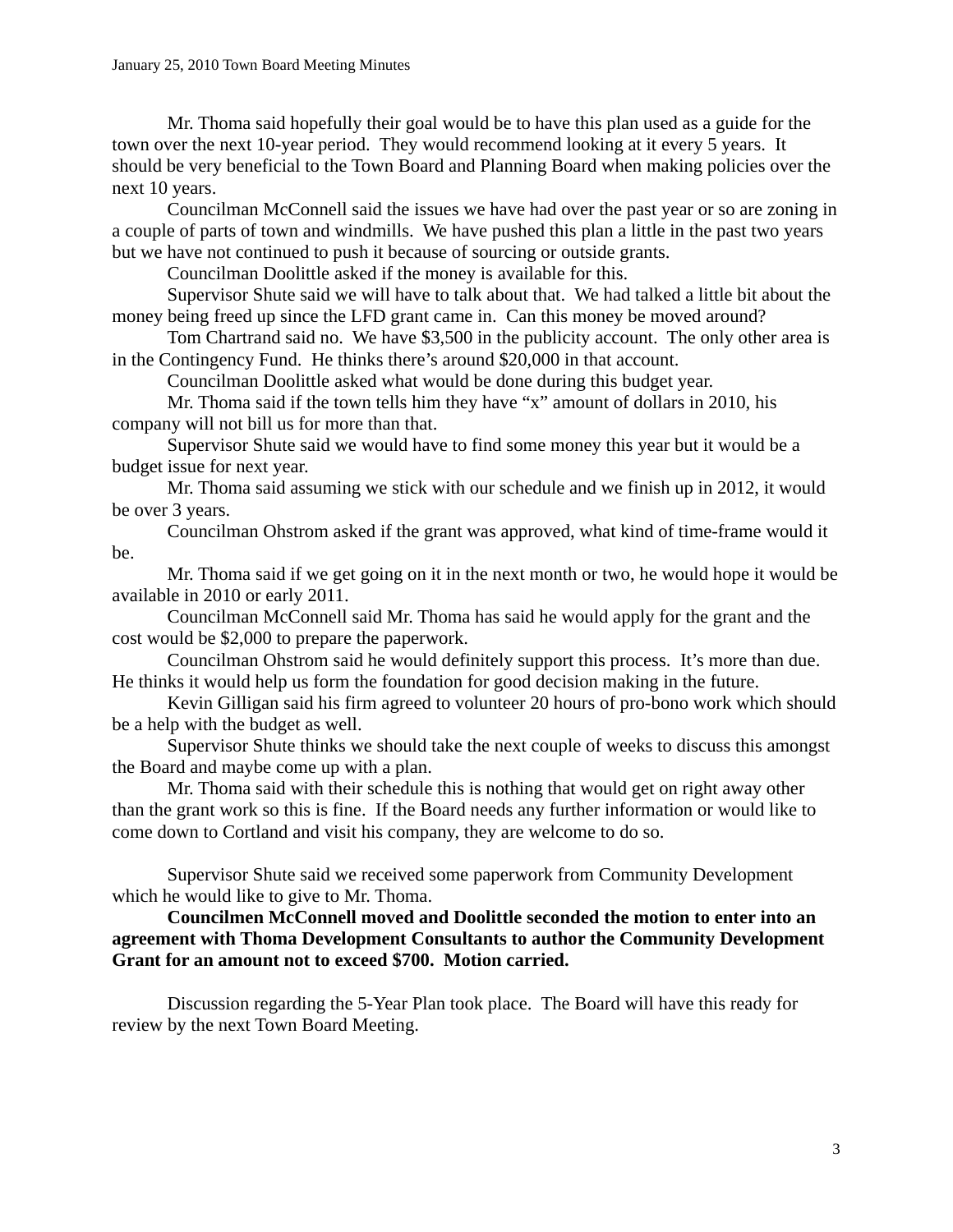# **Councilmen McConnell moved and Ohstrom seconded the motion to hold a public hearing for the Community Development Grant 5-Year Plan on February 22, 2010 at 6:30 p.m. Motion passed**

Councilman Ohstrom asked if we should move forward to apply for the grant for the Comprehensive Plan.

Councilman McConnell said there is no application start and end date for this grant.

Mr. Thoma said there's a resolution the Board will have to pass and a little bit of work his company will have to do. He would think they would have it filed 1-1 ½ months after they get the authorization to go forward. There doesn't seem to be any rhyme or reason for the time of year to apply.

Councilman McConnell thanked Kevin Gilligan for the volunteering of his firms time and Mr. Thoma for being straight forward in what the Town has to do.

## **Tom Chartrand- Creation of civil service position Custodial Worker I**

Supervisor Shute confirmed we need to create a position of a part-time custodian.

Tom Chartrand said in the past the cleaning was done by an elected official so we didn't have to do this. Now the position is being filled by someone other than an elected official so we need to create a new position.

 Councilman Doolittle asked if we make this a Civil Service Position, will it have to be posted.

Tom Chartrand said not, it's a non-competitive position.

Councilman Doolittle asked who is doing the cleaning now.

Supervisor Shute said Donna Knapp.

## **Councilmen McConnell moved and Doolittle seconded the motion authorizing Supervisor Shute to sign the paper work creating the Custodial Worker 1 Civil Service Position. Motion carried.**

Tom Chartrand said we are still hanging on to the land surveyor check. Do we have the markers for the Beach area up?

Leon Cook said nobody has called him.

Tom Chartrand asked if we should continue to hold the check.

Kevin Gilligan said it's up to the Board but he would.

Supervisor Shute said he will contact the surveyor.

Tom Chartrand said we opened up a town credit card last year to authorize the satellite dish. We should probably have a Board motion to close the credit account.

### **Councilmen Ohstrom moved and McConnell seconded the motion to close the Town Credit Card Account. Motion carried.**

- **6. COMMUNICATIONS.**
- **A. Residents.**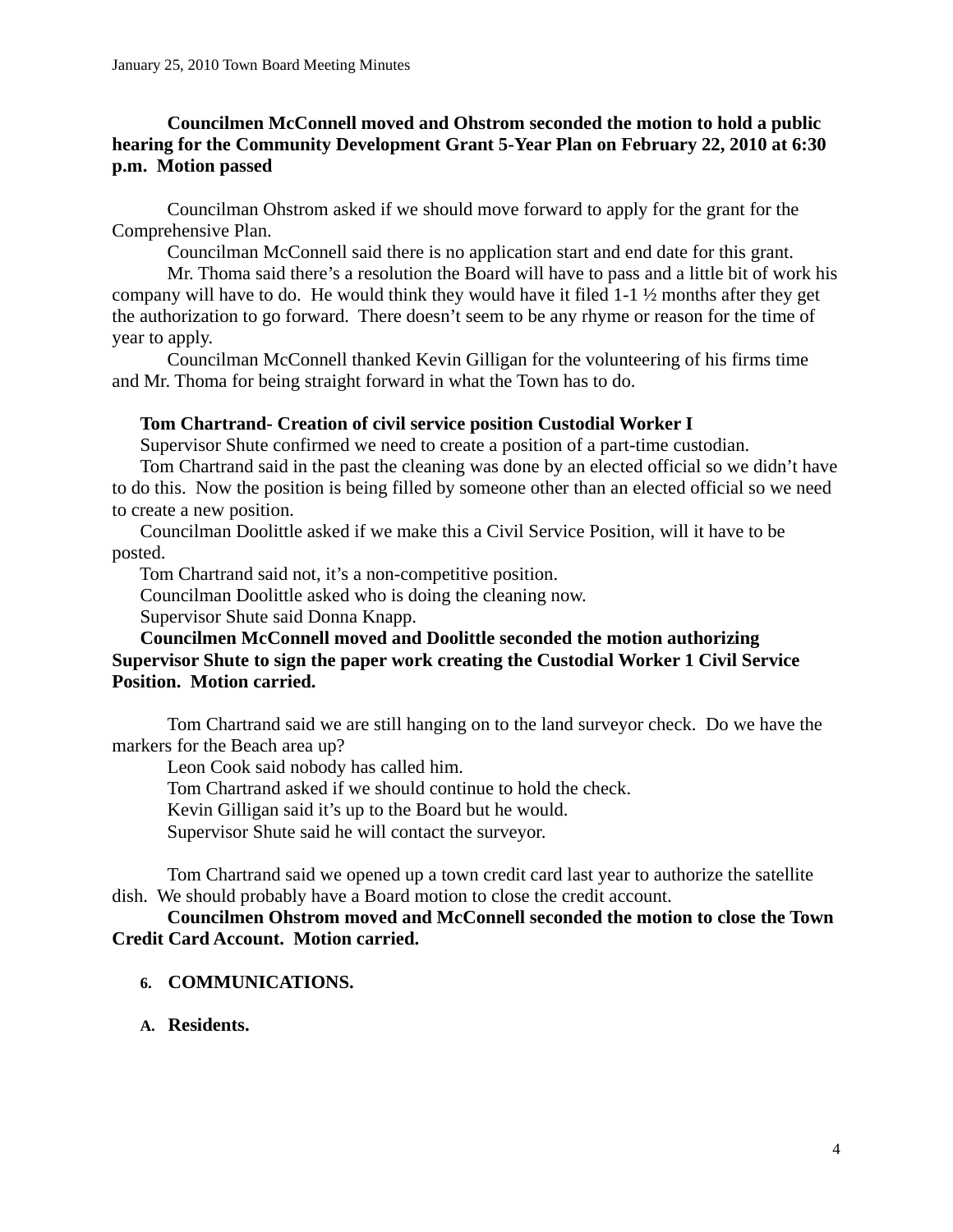## **B. Mr. John Russo re: ATV Right of Way.**

#### **C. Watson's Memo re: Zoning Ordinance amendment for signs.**

Supervisor Shute said he thinks they would like to see us differentiate between a business sign and a direction sign for a business off the beaten path.

Kevin Gilligan said you can't write this for just one person. You have to think about how many other businesses off the beaten path might come forward requesting this. Is that a concern? If it is, how do you want to address some of these situations? You could put it through some sort of Specific Permit.

Member Doolittle said we have a sign ordinance. How about businesses located on a road but they can't put a sign on the road so they want to put a little sign out by the road with a direction arrow to their business which is located right on the road?

Kevin Gilligan said a Specific Permit in the Ordinance could address this as it allows you to put the conditions in the approval.

Councilman McConnell commented on Kevin Gilligans statement that you can't write this for one person. Will there be others that would come forward for this?

Supervisor Shute would request we consult with the Zoning Board of Appeals on this. Kevin Gilligan said you might want to get input from the Planning Board too. Supervisor Shute said it doesn't have to be done today.

Kevin Gilligan would get back to the applicant and let them know the Board is looking at this.

### **D. Haiti Earthquake Relief.**

- **E. Syracuse-Onondaga County Planning Agency re: Agricultural District One 2010 Review and Recertification.**
- **F. NYS Canal Corporation**

### **G. Memo from Kevin Gilligan re: Hydraulic Fracturing.**

### **H. Memo from Mary Jo Kelly re: unpaid fees.**

Mary Jo said this deals with outstanding application bills since 2003.

Tom Chartrand said in the past, we put something in the motion stating if any further work is to be done on the property, they would have to pay these fees.

Councilman Ohstrom would support this with the premise that if they should come forward again, they have some bills they must pay.

Councilman McConnell would agree.

**Councilmen McConnell moved and Ohstrom seconded the motion to not pursue the collection of fees at this time of the following property owners: Mrs. Albanese (\$410.00) (006.-02-13.0) , Tim Gilchrist (\$263.50) (Tax Map No. 018.-01-14.0) and Welch/Morgan (\$378.00) (013.-06-02.1) with the understanding that no future applications for these properties will be accepted until the outstanding fees due are paid. Motion carried.**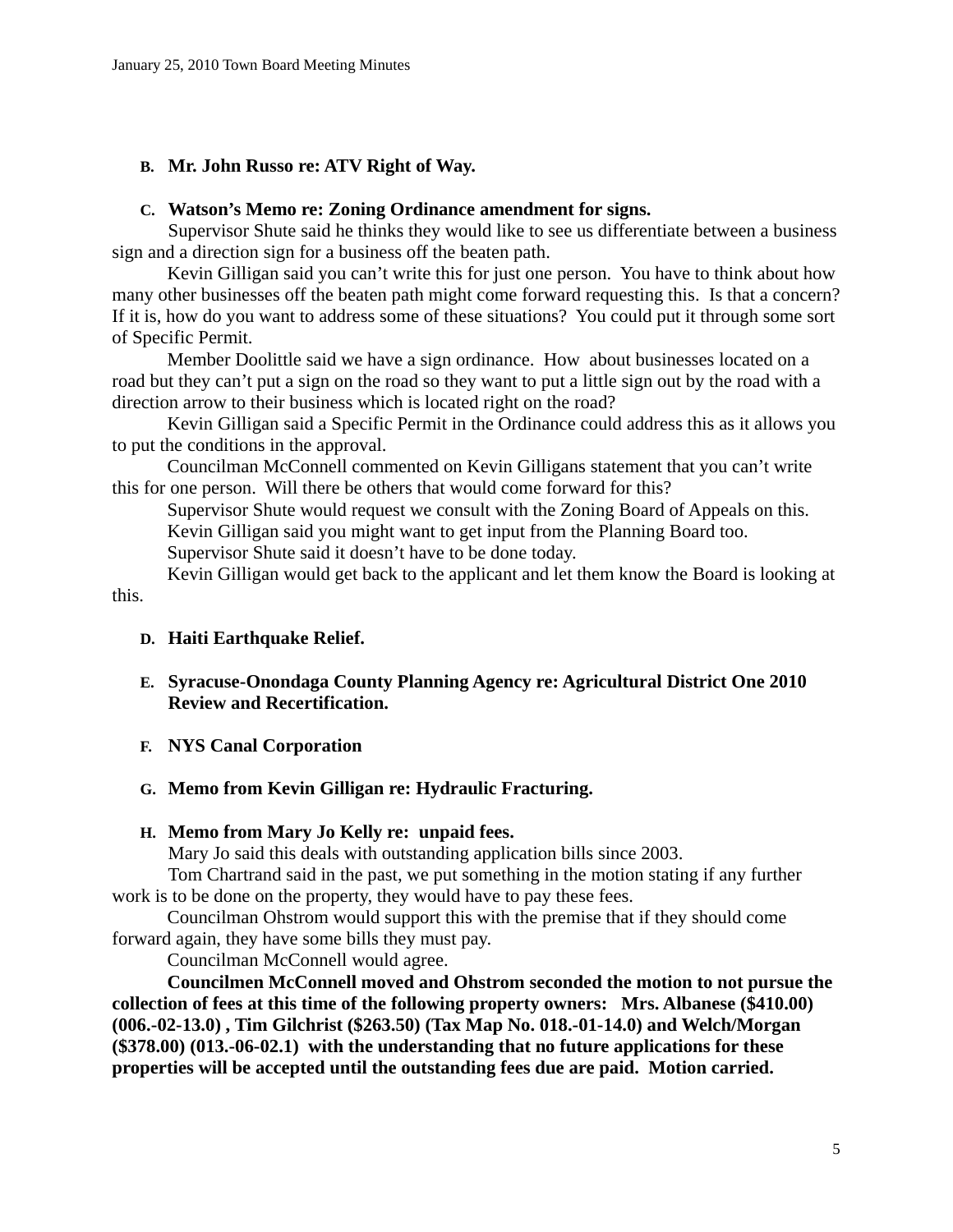Councilman McConnell asked if the board would like a letter sent to these people advising them of the consequences.

The Board was in agreement with this.

### **I. Other**.

Supervisor Shute said he received communication today from the NYS DEC talking about reporting if we are withdrawing water. He doesn't believe we are. If anyone is, it would be the LFD and they are their own organization.

Kevin Gilligan can check on this. He thinks it deals mostly with municipal wells. Councilman McConnell noted it states "any institution that draws 1,000 gallons a day…" Supervisor Shute said O.K., we don't do that so this can be ignored.

## **7. SPECIAL REPORTS**.

Discussed earlier.

The Board returned to Communications.

### **8. REPORTS.**

### A. **Departmental**

#### 1. **Assessors**

Shawn Adam said for the next month, the emphasis is on renewing the exemptions. Mr. Stirpes's article in the LaFayette Newsletter confused people as they thought they had to apply every year for the STAR. Marshall Taylor follows up with the folks getting the exemptions.

They did some field work in October and November. They put values on what they had done. They will probably have a handful more to do.

### 2**. Building & Zoning Code Enforcement**

- a) **3231 Webb Road. House in disrepair (spring cleanup).**
- b) **Oschner Road junk.**
- c) **Other.**

Written report submitted.

### 3**. Dog Control: Jim Moore & Doug Scholes.**

### 4**. Highway Superintendent: Leon Cook.**

Leon Cook said in the last two weeks they have only had to go around 12 times which gives them a little break.

The # 2 truck had the transmission go on it again. Koerner Ford put this one in. It was under warranty. They took it back to Koerner. The factory rep. came out and looked at it and they had it in to Summit Ford as Koerner wasn't helping. The factory rep red-tagged it so Koerner had to take care of it. He had it at Koerner Ford again the  $6<sup>th</sup>$  of January. The guy kept giving Leon the run-around. He shopped around and Nye Ford said they would take a look at it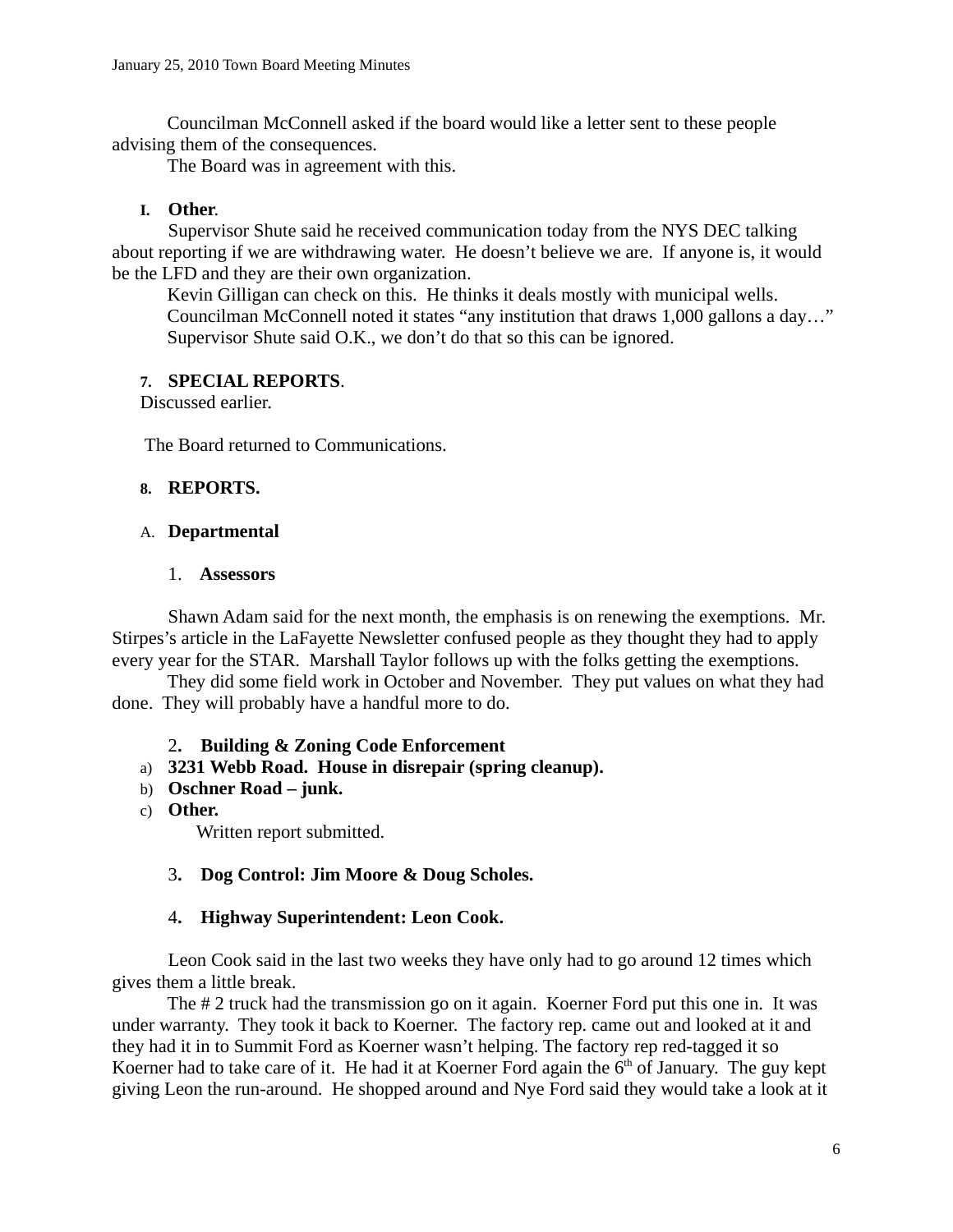right away. They said the transmission was gone and couldn't be repaired. It's under warranty. After they got the transmission in, it wouldn't test out. The wiring harness that goes from the transmission to the computer was all corroded. He thinks this is what was causing a lot of the problem and no one else picked it up. The harness and labor cost \$211 as it wasn't covered under warranty.

He had a little situation today with water. Bear Mt. is under water. It's almost impossible for people to get in and out down there. There's not much you can do about it. When that creek rises, it floods Tully Farms Rd. and our road. There's so much stuff in the creek down there that it just doesn't flow. He asked Soil and Water a couple of years ago to see what they could do. He guesses he will have to get something going again on this. There's a pipe on Commane Rd. that takes care of water all the way from LaFayette Rd. It works find in normal rain but when we get rain like we had today and the snow thawing, the water gets going so fast it washes dirt and gravel down. They had to clean out in front of it today to keep it going.

Leon discussed the ditching machine. Oil started leaking all over the floor. He tried to get more than one estimate to fix it. It takes special tools and sleeves to do this swivel and the hydraulic valve. He could only get one estimate.

## **Councilmen McConnell moved and Ohstrom seconded the motion to waive the Procurement Policy as only one estimate could be obtained to fix the ditching machine in the amount of \$7,610. Motion carried.**

Councilman Doolittle asked if there was anything we could do about the towing charge as the transmission was under warranty with Koerner who didn't do anything about it.

Leon Cook said the warranty will cover one tow charge. They paid for taking it from Koerner Ford to Oneida.

Councilman Ohstrom agreed with Councilman Doolittle but doesn't know what we can do about it.

Supervisor Shute asked what the chance of Koerner paying for the towing bill is.

Leon Cook said it would have to go through the factory.

Councilman Doolittle said he wasn't talking about not paying Walburger for the towing but just felt it was Koerner Ford's fault that we had to do the second towing.

# 5. **Justice Court**

a. **Monthly report – December 2009.**  Written report submitted.

# 6. **Library Director**

**a. Monthly report – December 2009.** Written report submitted.

### 7. **Recreation Director**

**a. Monthly report – January 25th**. Written report submitted.

### 8. **Ropes Course**

9. **Tax Collector**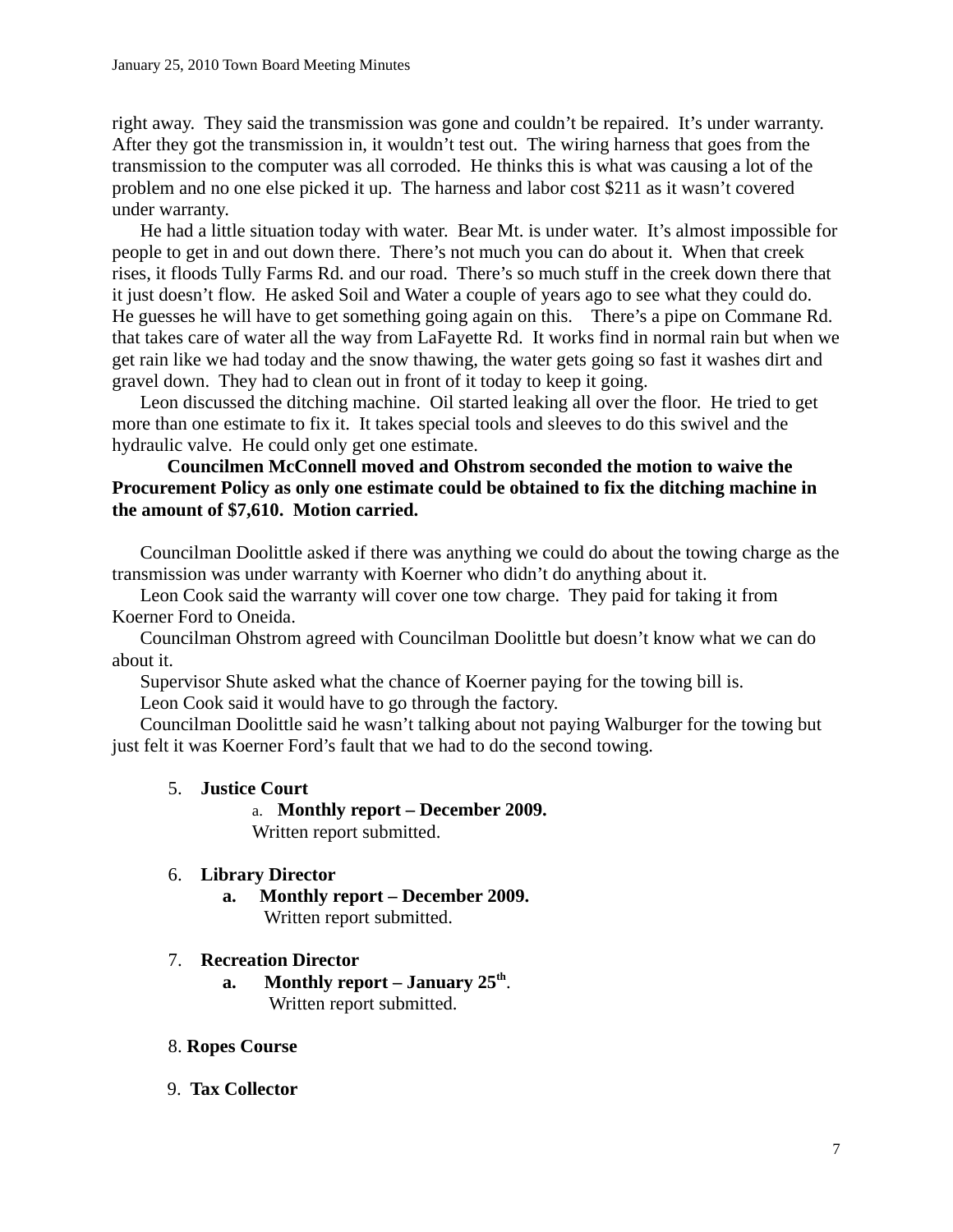## 10. **Town Clerk**

### 11. **Town Supervisor**

### A. **Committee.**

### **1) Community Development** .

Councilman McConnell said he and Supervisor Shute are on this committee. They have discussed priorities. They set up a visit to the Town of Hamilton which they would like to include the Town Board on. The visit will be February  $22<sup>nd</sup>$  from 10:00 a.m. to noon.

 Supervisor Shute asked if this had to be posted as a special meeting. Kevin Gilligan will check on this. Basically it's a fieldtrip.

## **2) Emergency Response.**

## **3) Employee Policies & Benefits .**

## **4) Environmental & Conservation Advisory Board.**

Supervisor Shute said he talked to Rainer Brocke about getting together with the Town Board to give us their thoughts on the hydraulic fracturing.

### **5) Highway**

### **6) Physical Plant .**

### a. **Town offices - Loose clapboards – estimate needed.**

Councilman McConnell said we had a leak today above the circulation desk at the Library. He said Mary Jo called Fred Groth.

Supervisor Shute said Fred Groth called Councilman Knapp. Fred looked it over and thinks it's basically caused by the high wind blowing the rain in at a certain angle.

# **7) Recreation & Youth**

### **8) Safety**.

Councilman Doolittle said the Safety Committee had a meeting. There were 3 exit light signs at the Community Center that the bulbs weren't working on. There was a large table in the main room that was broken.

Leon Cook said the table was fixed the day after the meeting.

Councilman Doolittle said there's a sign of leakage in the ceiling of the Community Center. We will wait until the snow is gone to look into it.

Councilmen Doolittle and Ohstrom drew up some guidelines for usage of the Community Center and the Parks.

Supervisor Shute said we have to pull the merry-go-round out of the parks.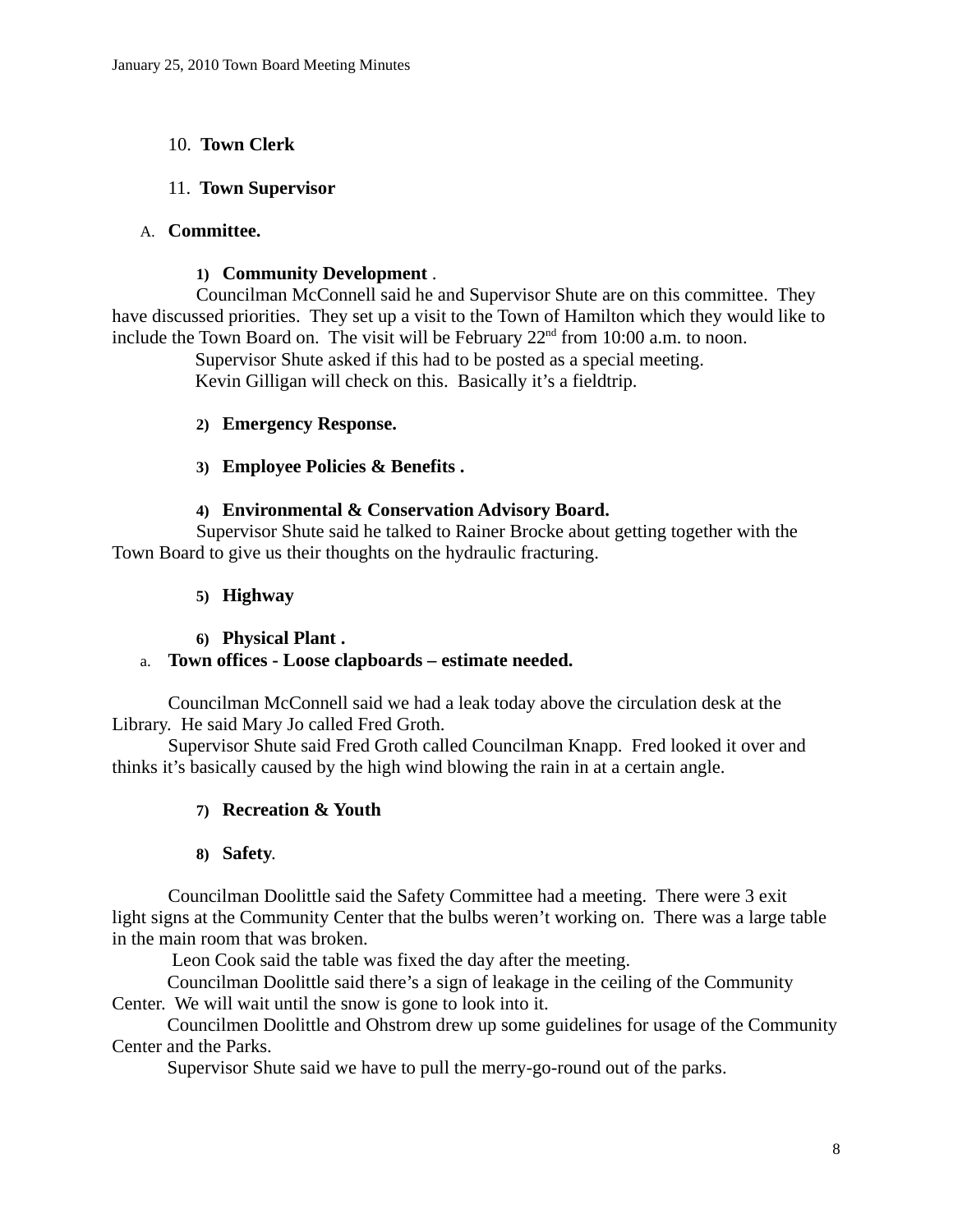Councilman Ohstrom asked if we should post them off limits until spring when Leon Cook can get them out.

Supervisor Shute said the Optimist Club will be buying a new one for Stafford Park. Do we need to put tiles in down there to dry it out?

Leon Cook said you could. It will cost a little bit to do this.

Supervisor Shute thinks when the weather is accommodating, we could yank those two merry-go-rounds out.

Leon Cook said the one in Cardiff will probably result in a couple of phone calls.

Councilman Doolittle asked what the status of putting a parking lot in at Bailey Park is. Supervisor Shute thinks we should just forget it for now.

Councilman Doolittle asked if we can appoint the person who does the cleaning at the Community Center to check the smoke detectors once a month.

 Supervisor Shute said Herb Salladin use to check them whenever we reset the clocks. He thinks twice a year is good. He will check with Phil DeSaw about doing this.

Councilman Ohstrom said he and Councilman Doolittle worked on a packet for Community Center and Park usage. The declaration in the policy is really to protect the Town from situations that could arise.

Councilman Doolittle said basically it was a rehash of the rules that were already in effect. There's a checklist for the applicant to go through before getting his refund back.

Supervisor Shute said it might be good to have JoAnn Moore have the checklist too when she is checking the Center/Parks.

Councilman Doolittle said in the old rules there were specific amounts of alcohol listed. He doesn't know if that is a good idea or if we should just have a general alcohol policy.

Supervisor Shute would suggest we all come to the next meeting with any comments or changes and be prepared to vote on this.

Leon Cook said February  $12<sup>th</sup>$ , PESH is coming to inspect the Highway Garage. He invited Tom Rezsnyak to come in today and he spent from 9:00 a.m. to Noon going around the garage so hopefully everything is taken care of before the inspection is done.

# **9) School District liaisons**.

### **10) Service Awards.**

# a. **List of Qualifying Members and points earned.**

Councilman McConnell said a list of the qualifying members was given to the Board. This gets posted at the LFD for 30 days for their review and protest or agreement. In February they will bring the list to the Town Board for approval. There are 8 people on the list who are retired and still participate. He reviewed the process for filing the names which has changed a little.

Kevin Gilligan asked if it requires a mandatory referendum for the changes. If we are rewriting the plan, a referendum is needed.

Councilman McConnell said he doesn't think so. They are checking on this.

Kevin Gilligan said the statute does say if you make any changes in the plan, it requires a mandatory referendum.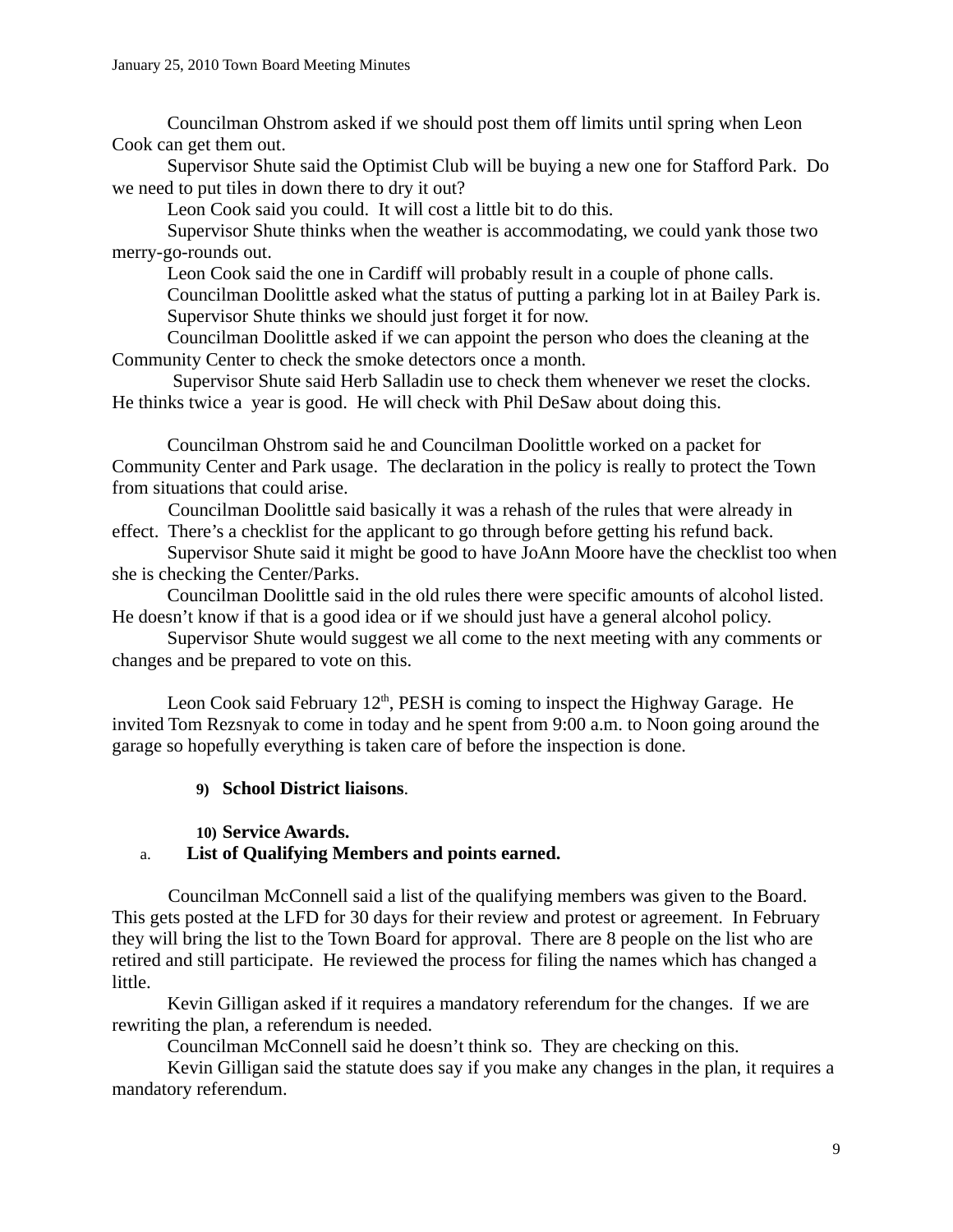Councilman McConnell said it's more of a procedural change.

Tom Chartrand said the 1099's were mailed out on Friday.

## **11) SOTS & OCRRA Liaison** .

Tom Chartrand said Feher did accept a 1-year extension for the contract with no increase.

### **12) SPDES**

# **9. LITIGATION & OTHER LEGAL MATTERS**.

## A. **LaFayette Beach**.

### B. **Other.**

Councilman Doolittle asked who inspects the Ropes Course.

Councilman McConnell said it's a gentleman from Texas. He schedules the inspection along with some other ones when he comes up so it saves us a little money. He inspects all the equipment.

Councilman Doolittle asked about the rest of the course.

 Councilman McConnell thinks he is primarily there for the equipment and outline of the course.

 Councilman Doolittle asked if someone from the town should check out the parking lot, etc. Councilman McConnell thinks it might be a wise decision to have Tom Rezsnyak go down there and do an inspection of the property.

Councilman Doolittle will get with Tom on this.

# **10. UNFINISHED BUSINESS & ACTIVE PROJECTS**.

### A. **Community Development Grant app – 2008**

- B. **Stimulus projects.**
- 1) **LaFayette Hamlet Sewer District.**
- **District area boundaries and size**.

### C. **Association of Towns Resolutions.**

Councilman Doolittle asked about the mandate relief.

Kevin Gilligan said generally speaking, the state passes a lot of legislation and dumps the cost onto the towns.

 **Councilmen McConnell moved and Doolittle seconded the motion authorizing Councilmen Ohstrom to vote in support of the Association of Towns Resolutions at the Annual Association of Towns Meeting. Motion carried.**